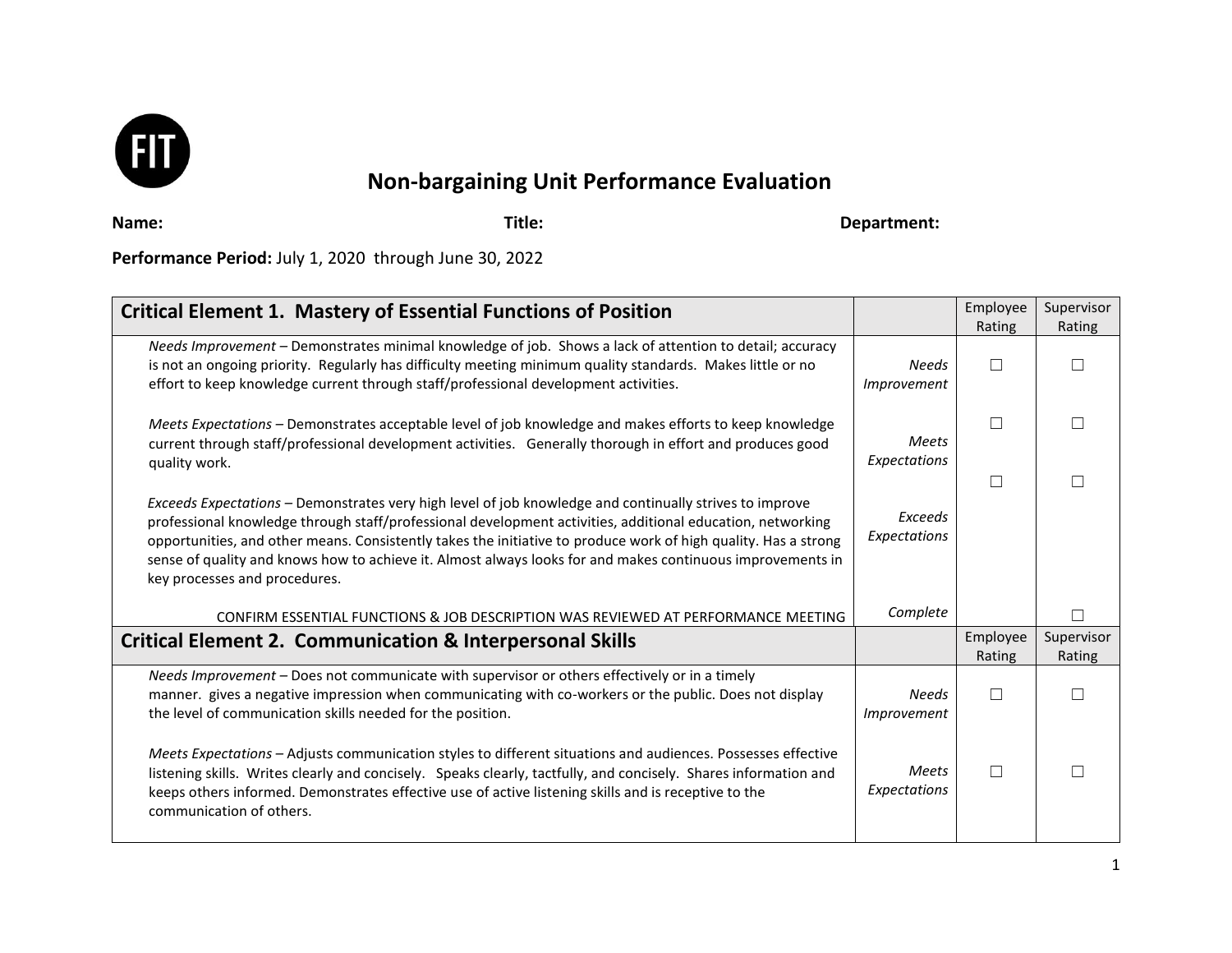| Exceeds Expectations - Maintains clear lines of communication with a wide range of individuals based on a<br>high degree of trust and credibility. Presents oneself clearly and articulately when speaking with an individual<br>or before a group ensuring that others fully comprehend the intended message. Reports are well written,                                                                                                                    | <b>Exceeds</b><br>Expectations | $\Box$             | $\Box$               |
|-------------------------------------------------------------------------------------------------------------------------------------------------------------------------------------------------------------------------------------------------------------------------------------------------------------------------------------------------------------------------------------------------------------------------------------------------------------|--------------------------------|--------------------|----------------------|
| accurate, comprehensive, and supported by data using clear, concise language and proper grammar.                                                                                                                                                                                                                                                                                                                                                            |                                |                    |                      |
| CONFIRM ELEMENT WAS DISCUSSED AT PERFORMANCE MEETING                                                                                                                                                                                                                                                                                                                                                                                                        |                                |                    |                      |
|                                                                                                                                                                                                                                                                                                                                                                                                                                                             | Complete                       |                    | $\Box$               |
| <b>Critical Element 3. Accountability</b>                                                                                                                                                                                                                                                                                                                                                                                                                   |                                | Employee<br>Rating | Supervisor<br>Rating |
| Needs Improvement - Assumes little responsibility for own actions. Frequently blames circumstances or                                                                                                                                                                                                                                                                                                                                                       |                                |                    |                      |
| others for inability to perform effectively. Typically resists taking corrective steps to address undesired<br>outcomes.                                                                                                                                                                                                                                                                                                                                    | <b>Needs</b><br>Improvement    | $\Box$             | $\Box$               |
| Meets Expectations - Accepts responsibility for self and contribution as a team member. Follows through and<br>takes ownership for achieving objectives. Admits when a mistake is made and looks for ways to improve.<br>Demonstrates an ability to re-prioritize tasks as unplanned events occur to ensure that department/division<br>goals are ultimately met.                                                                                           | <b>Meets</b><br>Expectations   | $\Box$             | $\Box$               |
| Exceeds Expectations - Accepts full responsibility for own actions. Holds direct reports accountable for their<br>own performance, behavior, & attitude (if applicable). Always willing to take corrective steps to address any<br>undesired outcomes.                                                                                                                                                                                                      | Exceeds<br>Expectations        | $\Box$             | $\Box$               |
|                                                                                                                                                                                                                                                                                                                                                                                                                                                             | Complete                       |                    | $\Box$               |
| CONFIRM ELEMENT WAS DISCUSSED AT PERFORMANCE MEETING                                                                                                                                                                                                                                                                                                                                                                                                        |                                |                    |                      |
| Critical Element 4. Commitment to Diversity, Equity & Inclusion                                                                                                                                                                                                                                                                                                                                                                                             |                                | Employee<br>Rating | Supervisor<br>Rating |
| Needs Improvement - Does not actively participate in staff development activities relating to inclusion and<br>cultural competency. Behaviors provide evidence of inadequate cultural competency. Has difficulty<br>communicating in a positive, inclusive manner with other people.                                                                                                                                                                        | <b>Needs</b><br>Improvement    | $\Box$             | $\Box$               |
| Meets Expectations - Relates well with individuals of varying backgrounds and seeks to understand others<br>and their opinions. Understands diversity issues and creates a supportive environment for diverse<br>employees. Behaviors provide evidence of strong cultural competency. Has attended at least two inclusion<br>related activities sponsored by the Diversity Council, Student Association, Human Resources Office, or other<br>College group. | Meets<br>Expectations          | $\Box$             | $\Box$               |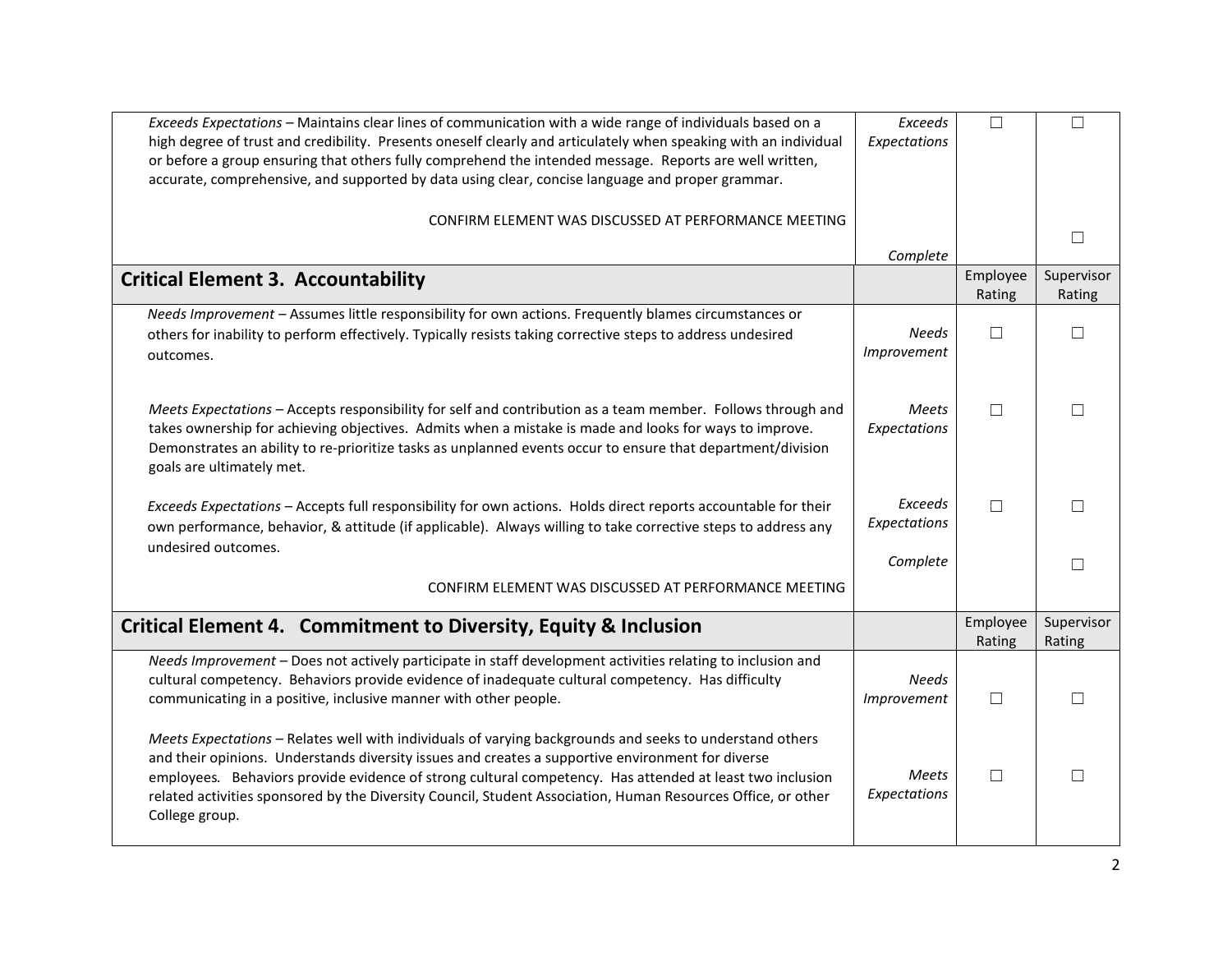| Exceeds Expectations - Demonstrates the courage to confront racism, oppression, and microaggression in the<br>workplace. Serves as appropriate role model to colleagues and students by sponsoring or actively<br>participating on a regular basis in campus activities aimed at increasing understanding of inclusion related                                                                                                                                                                                                                 | Exceeds<br>Expectations      | П                  | П                    |
|------------------------------------------------------------------------------------------------------------------------------------------------------------------------------------------------------------------------------------------------------------------------------------------------------------------------------------------------------------------------------------------------------------------------------------------------------------------------------------------------------------------------------------------------|------------------------------|--------------------|----------------------|
| issues. Makes hiring decisions (if applicable) about fostering diversity and inclusion.                                                                                                                                                                                                                                                                                                                                                                                                                                                        |                              |                    |                      |
| CONFIRM ELEMENT WAS DISCUSSED AT PERFORMANCE MEETING                                                                                                                                                                                                                                                                                                                                                                                                                                                                                           |                              |                    |                      |
|                                                                                                                                                                                                                                                                                                                                                                                                                                                                                                                                                | Complete                     |                    | П                    |
| <b>Critical Element 5. Innovation, Technology &amp; Adaptability</b>                                                                                                                                                                                                                                                                                                                                                                                                                                                                           |                              | Employee<br>Rating | Supervisor<br>Rating |
| Needs Improvement - Performs assigned work tasks, offering little or no suggestions for process improvement<br>or new services. Rarely crosses unit lines to perform job functions. Makes very little effort to advance<br>knowledge beyond computer fundamentals. Appears hesitant and/or resistant to changes in surroundings,<br>equipment, procedures, supervisors, etc., with a slowing down of progress or directly related inefficiencies<br>often observed.                                                                            | <b>Needs</b><br>Improvement  | П                  | $\Box$               |
| Meets Expectations-Adjusts/modifies behavior in a timely manner and acquires new knowledge or skills as<br>needed and/or requested. Makes effective use of time-saving computer techniques appropriate to the<br>job. Able to adapt to new technology and systems. Remains calm and focused during times of change.<br>Generates new ideas and looks for opportunities for on-going learning. Recognizes and learns from<br>mistakes. Strives to continually improve as an individual and assist the College to improve as an<br>organization. | <b>Meets</b><br>Expectations | П                  | П                    |
| Exceeds Expectations-Approaches change positively and with a forward focus. Actively seeks out<br>opportunities to help the College achieve its goals and mission by taking risks, supporting change,<br>encouraging innovation, and solving problems creatively. Implements new technology solutions to improve<br>productivity. Works - often collaboratively---to overcome barriers and deal constructively with unexpected<br>challenging situations; views barriers as problems to be solved.                                             | Exceeds<br>Expectations      | П                  | П                    |
| CONFIRM ELEMENT WAS DISCUSSED AT PERFORMANCE MEETING                                                                                                                                                                                                                                                                                                                                                                                                                                                                                           | Complete                     |                    | П                    |
| Critical Element 6. Leadership: Effective Supervision of Team Members (if<br>applicable)                                                                                                                                                                                                                                                                                                                                                                                                                                                       |                              | Employee<br>Rating | Supervisor<br>Rating |
| Needs Improvement - Fails to consistently set clear direction and expectations for his/her<br>department/division. Does not independently act. Relies too heavily on the authority of the position to<br>influence employees to accomplish the goals of the department/division. Does not have the respect and<br>confidence of others.                                                                                                                                                                                                        | <b>Needs</b><br>Improvement  | $\Box$             | П                    |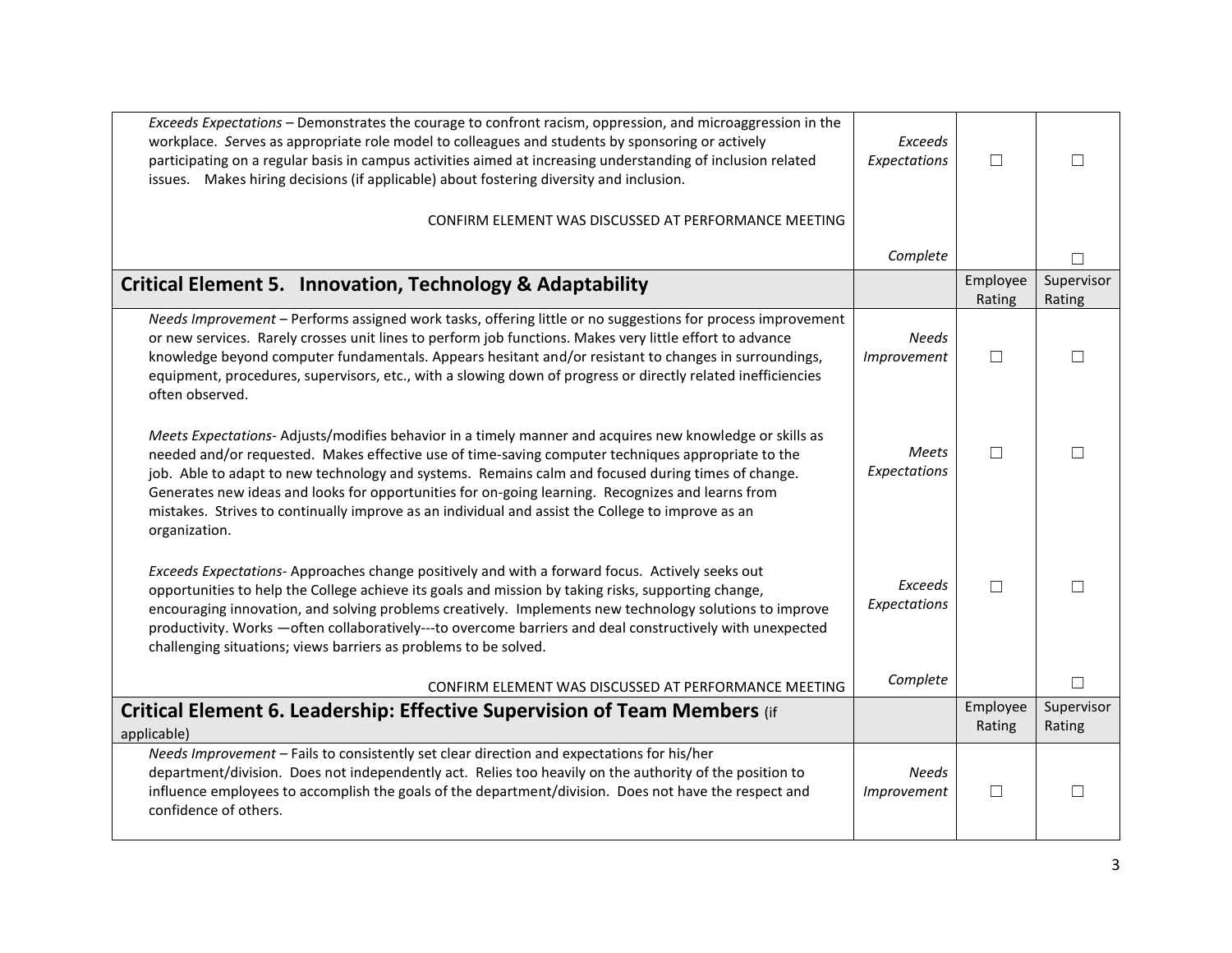| Meets Expectations – Sets clear, reasonable expectations and direction to staff and builds consensus to reach<br>the desired results. Promotes employee development and accountability through performance management,<br>providing regular feedback, positive reinforcement, and coaching. Completes annual performance reviews in<br>a timely manner. Ensures employees are held accountable for their jobs equitably and addresses deficient<br>behavior and/or performance swiftly. Remains visible and approachable and interacts with staff on a regular<br>basis. Displays enthusiasm and encourages others.                              | <b>Meets</b><br>Expectations |  |
|--------------------------------------------------------------------------------------------------------------------------------------------------------------------------------------------------------------------------------------------------------------------------------------------------------------------------------------------------------------------------------------------------------------------------------------------------------------------------------------------------------------------------------------------------------------------------------------------------------------------------------------------------|------------------------------|--|
|                                                                                                                                                                                                                                                                                                                                                                                                                                                                                                                                                                                                                                                  | Exceeds                      |  |
| Exceeds Expectations -Fosters the development of a common vision and fully participates in creating a unified<br>leadership team that gets results. Engages others in strategic thinking and challenges them to take<br>action. Establishes an innovative climate to motivate and engage staff to accomplish goals and<br>objectives. Leads by example; serves as appropriate role model to colleagues through consistent<br>demonstration of integrity & high ethical standards. Encourages and assists employees to achieve their full<br>potential by creating an environment supportive of continual learning, growth and career advancement | Expectations                 |  |
| opportunities.                                                                                                                                                                                                                                                                                                                                                                                                                                                                                                                                                                                                                                   | Complete                     |  |
| CONFIRM ELEMENT WAS DISCUSSED AT PERFORMANCE MEETING                                                                                                                                                                                                                                                                                                                                                                                                                                                                                                                                                                                             |                              |  |
|                                                                                                                                                                                                                                                                                                                                                                                                                                                                                                                                                                                                                                                  |                              |  |

## **Critical Element 7. Goal Completion OR List of Accomplishments**

Met performance requirements expected during the appraisal period, focusing on measurable outcomes from mutually developed goals and objectives.

| July 1, 2020 - June 30, 2022     | GOALS &                            |              | Employee | Supervisor |
|----------------------------------|------------------------------------|--------------|----------|------------|
|                                  | OBJECTIVES:                        |              | Rating   | Rating     |
| <b>GOAL OR ACCOMPLISHMENT 1:</b> |                                    | Needs        |          |            |
|                                  | $\square$ MET<br>$\Box$ IN PROCESS | Improvement  | $\Box$   |            |
|                                  | $\Box$ MODIFIED                    | Meets        |          |            |
|                                  | $\Box$ DELAYED                     | Expectations | $\Box$   |            |
|                                  |                                    | Exceeds      |          |            |
|                                  |                                    | Expectations | $\Box$   |            |
|                                  |                                    | Complete     | $\Box$   |            |
|                                  |                                    |              |          |            |
| <b>GOAL OR ACCOMPLISHMENT 2:</b> |                                    | <b>Needs</b> |          |            |
|                                  | $\square$ MET                      | Improvement  | $\Box$   |            |
|                                  | $\Box$ IN PROCESS                  |              |          |            |
|                                  | $\Box$ MODIFIED                    |              |          |            |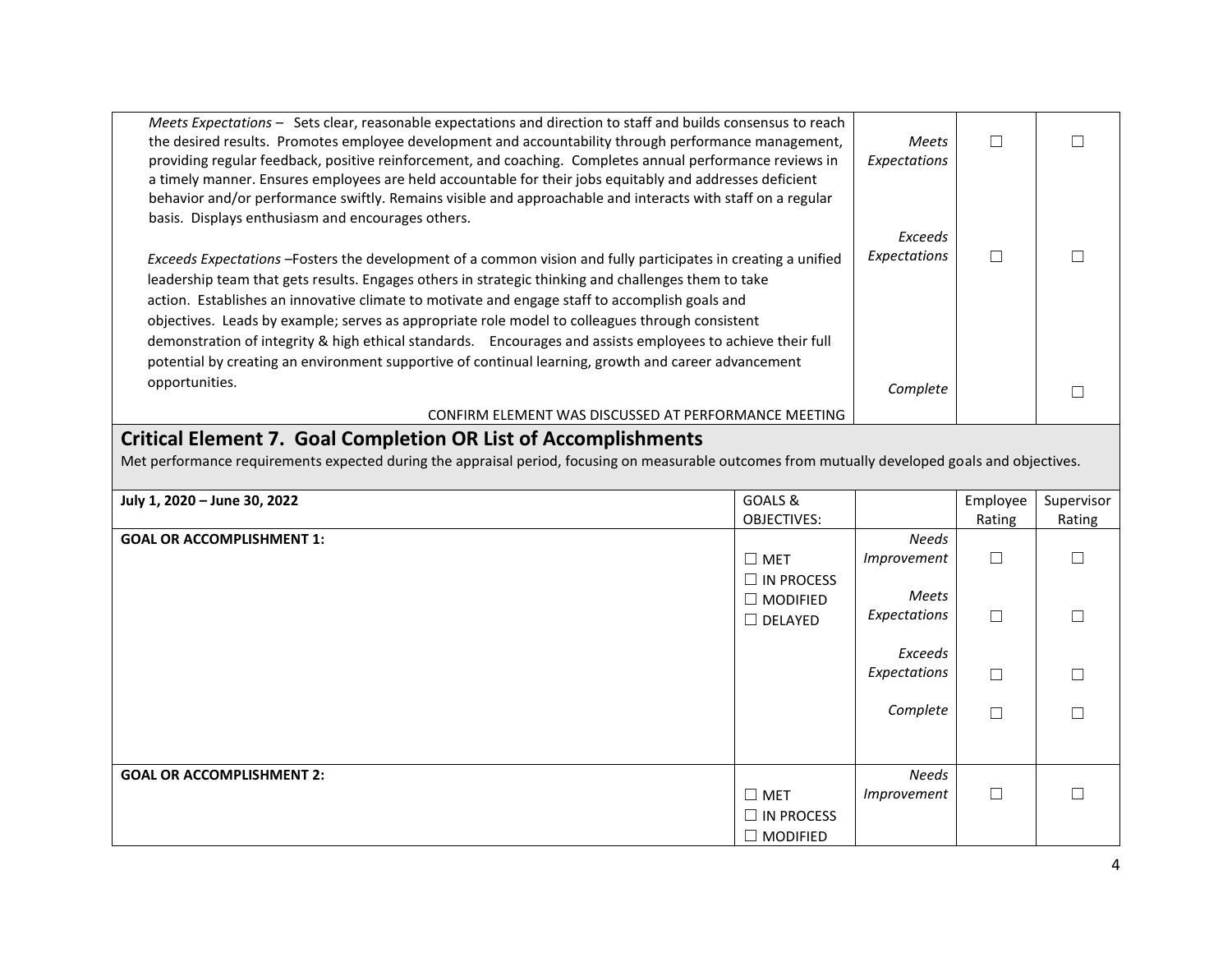|                                  | $\Box$ DELAYED                       | Meets<br>Expectations       | $\Box$ | $\Box$           |
|----------------------------------|--------------------------------------|-----------------------------|--------|------------------|
|                                  |                                      | Exceeds<br>Expectations     | $\Box$ | $\Box$           |
|                                  |                                      | Complete                    | $\Box$ | $\Box$           |
| <b>GOAL OR ACCOMPLISHMENT 3:</b> | $\square$ MET<br>$\Box$ IN PROCESS   | <b>Needs</b><br>Improvement | $\Box$ | $\Box$           |
|                                  | $\Box$ MODIFIED<br>$\square$ DELAYED | Meets<br>Expectations       | $\Box$ | $\Box$           |
|                                  |                                      | Exceeds<br>Expectations     | $\Box$ | $\Box$           |
|                                  |                                      | Complete                    | $\Box$ | $\Box$           |
| <b>GOAL OR ACCOMPLISHMENT 4:</b> | $\Box$ MET<br>$\Box$ IN PROCESS      | <b>Needs</b><br>Improvement | $\Box$ | $\Box$           |
|                                  | $\Box$ MODIFIED<br>$\Box$ DELAYED    | Meets<br>Expectations       | $\Box$ | $\Box$           |
|                                  |                                      | Exceeds<br>Expectations     | $\Box$ | $\Box$           |
|                                  |                                      | Complete                    | $\Box$ | $\Box$           |
| <b>GOAL OR ACCOMPLISHMENT 5:</b> | $\square$ MET<br>$\Box$ IN PROCESS   | <b>Needs</b><br>Improvement | $\Box$ | $\hfill \square$ |
|                                  | $\Box$ MODIFIED<br>$\Box$ DELAYED    | Meets<br>Expectations       | $\Box$ | $\Box$           |
|                                  |                                      | Exceeds<br>Expectations     | $\Box$ | $\Box$           |
|                                  |                                      | Complete                    |        |                  |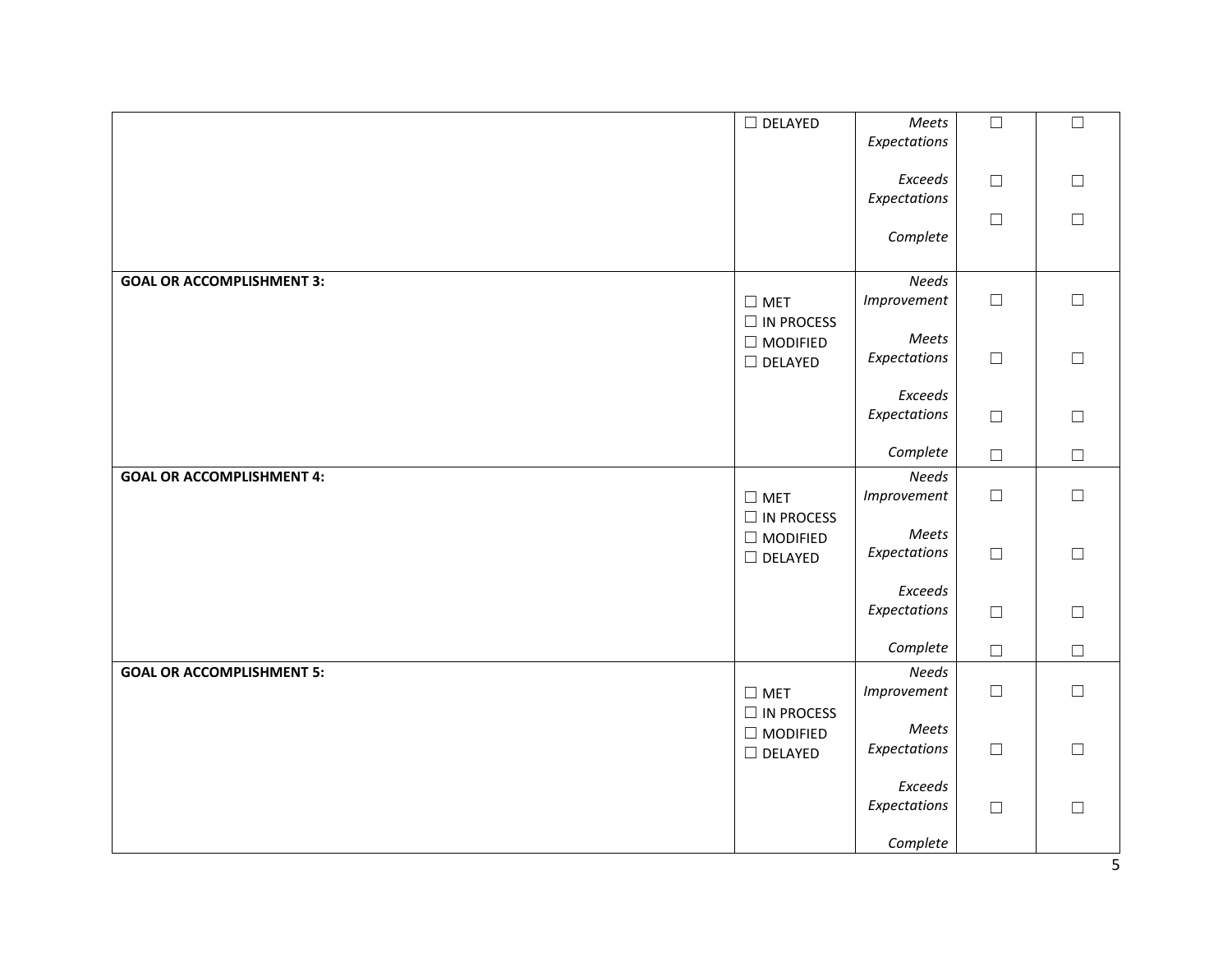|                                                                                                                                                                                                                                                                                                                                                                                                                                                                           |                                    |                              | $\Box$             | $\Box$               |
|---------------------------------------------------------------------------------------------------------------------------------------------------------------------------------------------------------------------------------------------------------------------------------------------------------------------------------------------------------------------------------------------------------------------------------------------------------------------------|------------------------------------|------------------------------|--------------------|----------------------|
| <b>GOAL OR ACCOMPLISHMENT 6:</b>                                                                                                                                                                                                                                                                                                                                                                                                                                          | $\square$ MET<br>$\Box$ IN PROCESS | <b>Needs</b><br>Improvement  | $\Box$             | $\Box$               |
|                                                                                                                                                                                                                                                                                                                                                                                                                                                                           | $\Box$ MODIFIED<br>$\Box$ DELAYED  | Meets<br>Expectations        | $\Box$             |                      |
|                                                                                                                                                                                                                                                                                                                                                                                                                                                                           |                                    | Exceeds<br>Expectations      | $\Box$             |                      |
|                                                                                                                                                                                                                                                                                                                                                                                                                                                                           |                                    | Complete                     | $\Box$             |                      |
| <b>OVERALL CONTRIBUTION TO FIT</b>                                                                                                                                                                                                                                                                                                                                                                                                                                        |                                    |                              | Employee<br>Rating | Supervisor<br>Rating |
| Overall performance for the rating period. This is not necessarily an average of the areas<br>reviewed; it is an indicator of overall level of contribution to the organization.<br>Needs Improvement - Employee does not take advantage of the opportunity to participate<br>by attending planning meetings and workshops. Has difficulty establishing individual or<br>departmental goals that are specific, measurable, action-oriented, realistic and time-<br>bound. |                                    | <b>Needs</b><br>Improvement  | $\Box$             | $\Box$               |
| Meets Expectations - Participates in strategic planning meetings and<br>workshops. Collaborates within and outside of own department to identify College goals<br>and initiatives that are achievable. Sets SMART goals for self and assists in setting SMART<br>goals for own department.                                                                                                                                                                                |                                    | <b>Meets</b><br>Expectations | $\Box$             | П                    |
| Exceeds Expectations - Participates in strategic planning meetings and workshops and may<br>serve on the Strategic Planning and Institutional Assessment Committee. May assist<br>coworkers with setting SMART individual and departmental goals. Promotes<br>understanding of College's mission, vision, strategic plan and supporting plans and uses<br>these tools as a guide in setting individual and departmental goals.                                            |                                    | Exceeds<br>Expectations      | $\Box$             |                      |
| CONFIRM ELEMENT WAS DISCUSSED AT PERFORMANCE MEETING                                                                                                                                                                                                                                                                                                                                                                                                                      |                                    | Complete                     | П                  |                      |

# **Employee Proposed Goals for Next Rating Period July 1, 2022 – June 30, 2023**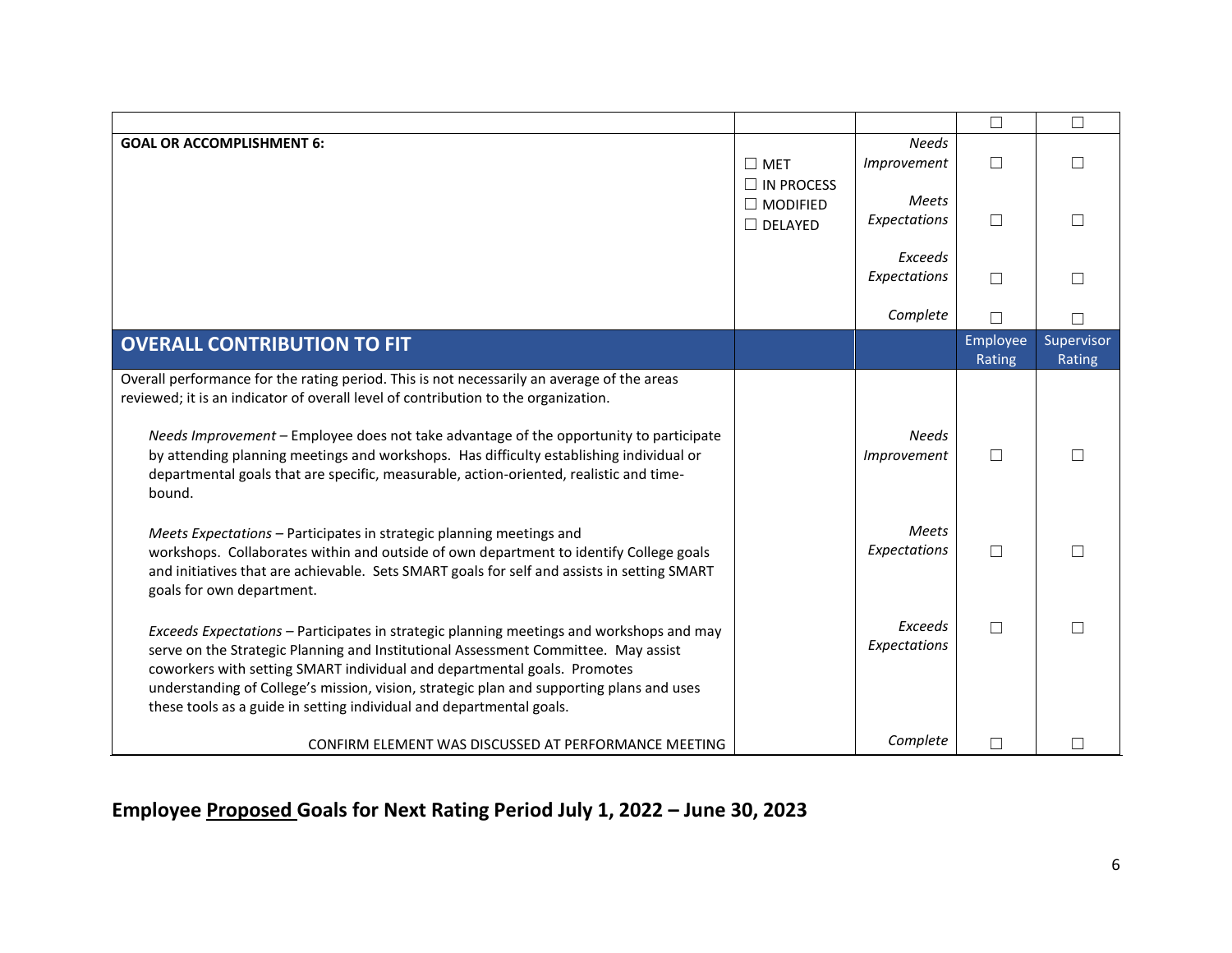*Goal #1:*

*[Strategic Alignment:](https://www.fitnyc.edu/about/initiatives/strategic-plan/2004-2011/plan-details/approved-plan.php)*

*Goal #2:*

*[Strategic Alignment:](https://www.fitnyc.edu/about/initiatives/strategic-plan/2004-2011/plan-details/approved-plan.php)*

*Goal #3:*

*[Strategic Alignment:](https://www.fitnyc.edu/about/initiatives/strategic-plan/2004-2011/plan-details/approved-plan.php)*

*Goal #4:*

*[Strategic Alignment:](https://www.fitnyc.edu/about/initiatives/strategic-plan/2004-2011/plan-details/approved-plan.php)*

*Goal #5:*

*[Strategic Alignment:](https://www.fitnyc.edu/about/initiatives/strategic-plan/2004-2011/plan-details/approved-plan.php)*

## **Employee and Supervisor Agreed Goals for Next Rating Period July 1, 2022 – June 30, 2023**

*Goal #1:*

*[Strategic Alignment:](https://www.fitnyc.edu/about/initiatives/strategic-plan/2004-2011/plan-details/approved-plan.php)*

*Goal #2:*

*[Strategic Alignment:](https://www.fitnyc.edu/about/initiatives/strategic-plan/2004-2011/plan-details/approved-plan.php)*

*Goal #3:*

*[Strategic Alignment:](https://www.fitnyc.edu/about/initiatives/strategic-plan/2004-2011/plan-details/approved-plan.php)*

*Goal #4:*

*[Strategic Alignment:](https://www.fitnyc.edu/about/initiatives/strategic-plan/2004-2011/plan-details/approved-plan.php)*

*Goal #5:*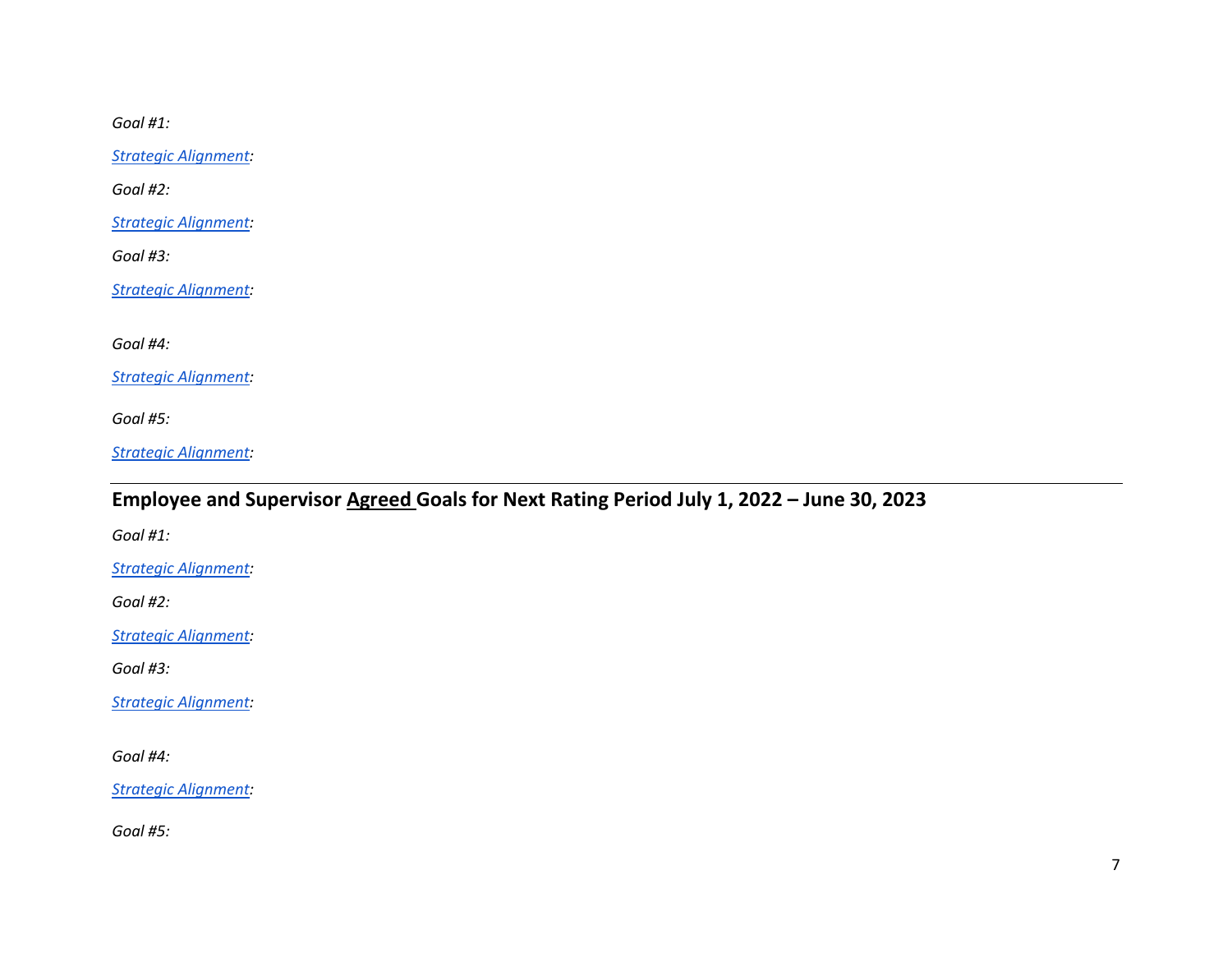### **PERFORMANCE MEETING: Conversation & Review of Evaluation**

The meeting between the employee and the supervisor is the most important component of the feedback process. The following are provided to frame the conversation and provide constructive feedback:

- 1. Acknowledge that the pandemic significantly impacted everyone's work.
- 2. Despite the challenges, identify the most significant accomplishments and/or contributions that were made.

\_\_\_\_\_\_\_\_\_\_\_\_\_\_\_\_\_\_\_\_\_\_\_\_\_\_\_\_\_\_\_\_\_ \_\_\_\_\_\_\_\_\_\_\_\_\_\_\_\_\_\_ \_\_\_\_\_\_\_\_\_\_\_\_\_\_\_\_\_\_\_\_\_\_\_\_\_\_\_\_\_\_\_\_\_ \_\_\_\_\_\_\_\_\_\_\_\_\_\_\_\_\_\_

- 3. What work, objectives or goals were identified in the last performance review cycle but were not accomplished and why?
- 4. How can we best meet our goals in the context of continuing external challenges?
- 5. Identify specific goals for next year.

Please schedule the review meeting, discuss the evaluation ratings, discuss accomplishments and challenges, agree on goals for the next rating period, sign, and return to HR via [humanresources1@fitnyc.edu](mailto:humanresources1@fitnyc.edu) by August 15, 2022.

\_\_\_\_\_\_\_\_\_\_\_\_\_\_\_\_\_\_\_\_\_\_\_\_\_\_\_\_\_\_\_\_\_\_\_\_\_\_\_\_\_\_\_\_\_\_\_\_\_\_\_\_\_\_\_\_\_\_\_\_\_\_\_\_\_\_\_\_\_\_\_\_\_\_\_\_\_\_\_\_\_\_\_\_\_\_\_\_\_\_\_\_\_\_\_\_\_\_\_\_\_\_\_\_\_\_\_\_\_\_\_\_\_\_\_\_\_\_\_\_\_\_\_\_\_\_\_\_\_

Supervisor's Signature Date Employee's Signature Date